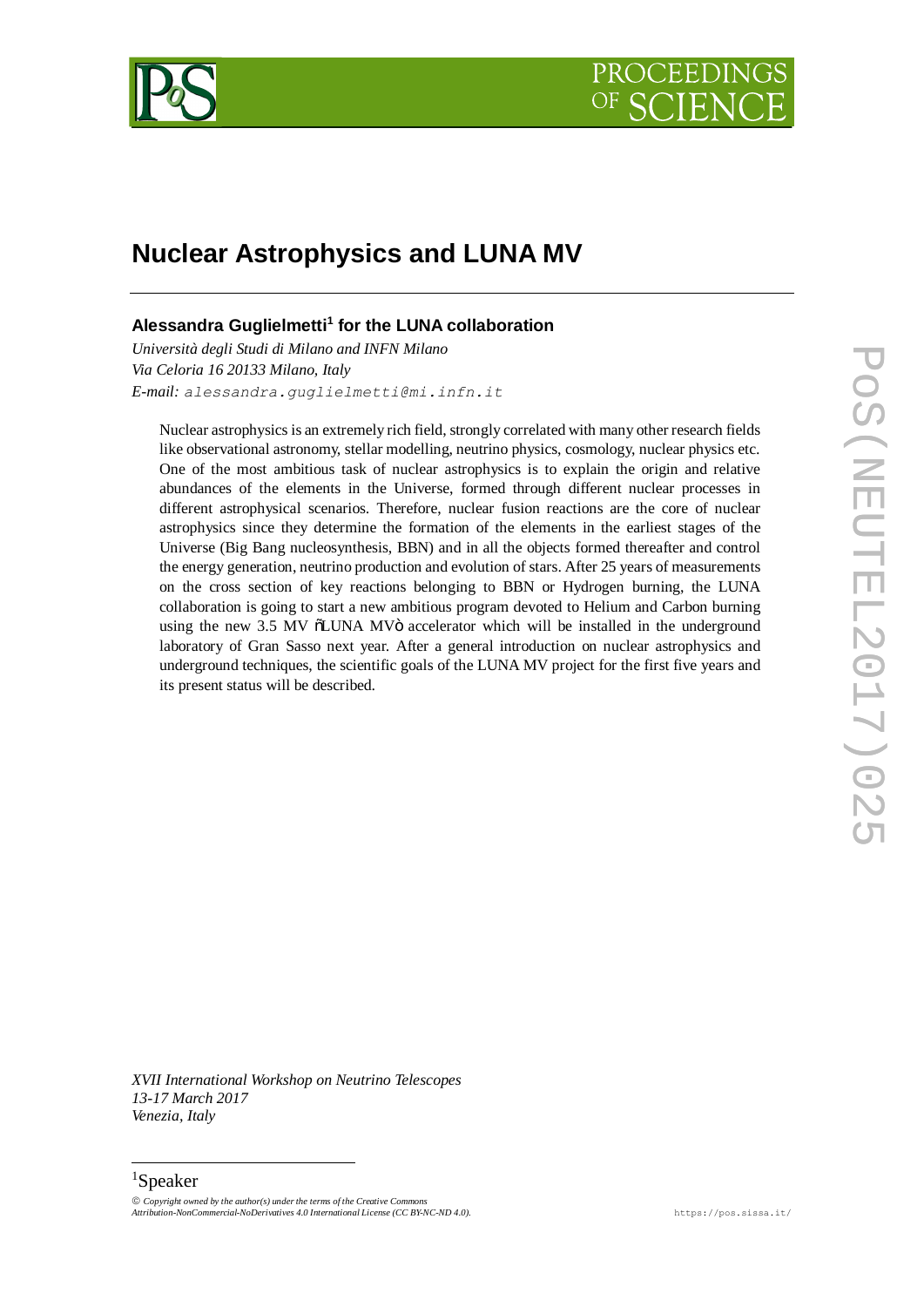#### 1. Nuclear astrophysics: general features, needs and techniques: The LUNA approach

Nuclear astrophysics is based on accurate and precise knowledge of the cross sections of thermonuclear fusion reactions occurring during BBN and in all burning stages of different stellar objects. Such primary ingredients are thus very important at first for BBN, with all its cosmological implications, but also for stellar models and in general for describing the evolution of the Universe. Despite the big experimental efforts of the last fifty years or more, many reactions still ask for high precision data. Moreover, the precise knowledge of reactions producing neutrinos is mandatory to use neutrinos as probes of the stellar interior and to derive information on the particle to properties. From the nuclear physics point of view, the structure of the involved nuclei play a very important role in determining the reaction mechanism, which is obviously related with the reaction probability (cross section).

Thermonuclear fusion reactions occur in a very well defined energy range, the so-called Gamow peak [1], which arises from the convolution of the energy distribution of nuclei in the stellar plasma and the tunnelling probability through the Coulomb barrier between the interacting charged particles. In a non-degenerate, non-relativistic stellar plasma, the former is given by the Maxwell-Boltzmann distribution, with a maximum for E=kT (where T is the star temperature and k the Maxwell-Boltzmann constant) and then decreases exponentially with increasing energy, while the latter decreases exponentially for decreasing energy. For example, for a central temperature of 1.5  $10^7$  K, as in our Sun, the maximum of the Maxwell-Boltzmann distribution occurs at about 1 keV, while the Coulomb barrier for most reactions in either the p-p chain or the CNO cycle of Hydrogen burning is between 0.5 and 2 MeV. The Gamow peak for the same reactions is below 30 keV and, as a result, reaction cross sections can be extremely low, down to the femto-barn level, due to the already mentioned exponential drop of the tunnelling probability with decreasing energy. It follows that a direct investigation of thermonuclear reactions at or near their Gamow energy is often beyond technical capabilities as the signal-to-noise ratio is severely dominated by any source of unwanted background. This can be given by the environmental background from U and Th radioactive chains and from  ${}^{40}K$ , by the beam induced background from parasitic reactions with impurities in the experimental apparatus and by the cosmic background. In a laboratory at the Earth is surface, the greatest contribution is typically given by such third component, precisely by the interaction of cosmic rays with materials in the detection setup. Reaction cross-sections are thus extrapolated from data taken at higher energies, although significant uncertainties at the lowest energies of astrophysical interest remain. As a matter of fact, the existence of narrow resonances in or near the Gamow energy region, the tails of broad resonances and/or sub-threshold states, as well as a change in the reaction mechanism at ultra-low energies, can all translate in non-negligible contributions to the reaction cross section (or equivalently the astrophysical factor) thus rendering the extrapolation procedure extremely uncertain.

An alternative solution requires a drastic reduction of any unwanted background to optimise the signal-to-noise ratio. This can often be achieved by carrying out the measurement in a deep underground laboratory. The LUNA (Laboratory for Underground Nuclear Astrophysics) collaboration has exploited the low-background environment of the underground laboratory under the Gran Sasso Mountain in Italy (LNGS) to perform direct measurements at the relevant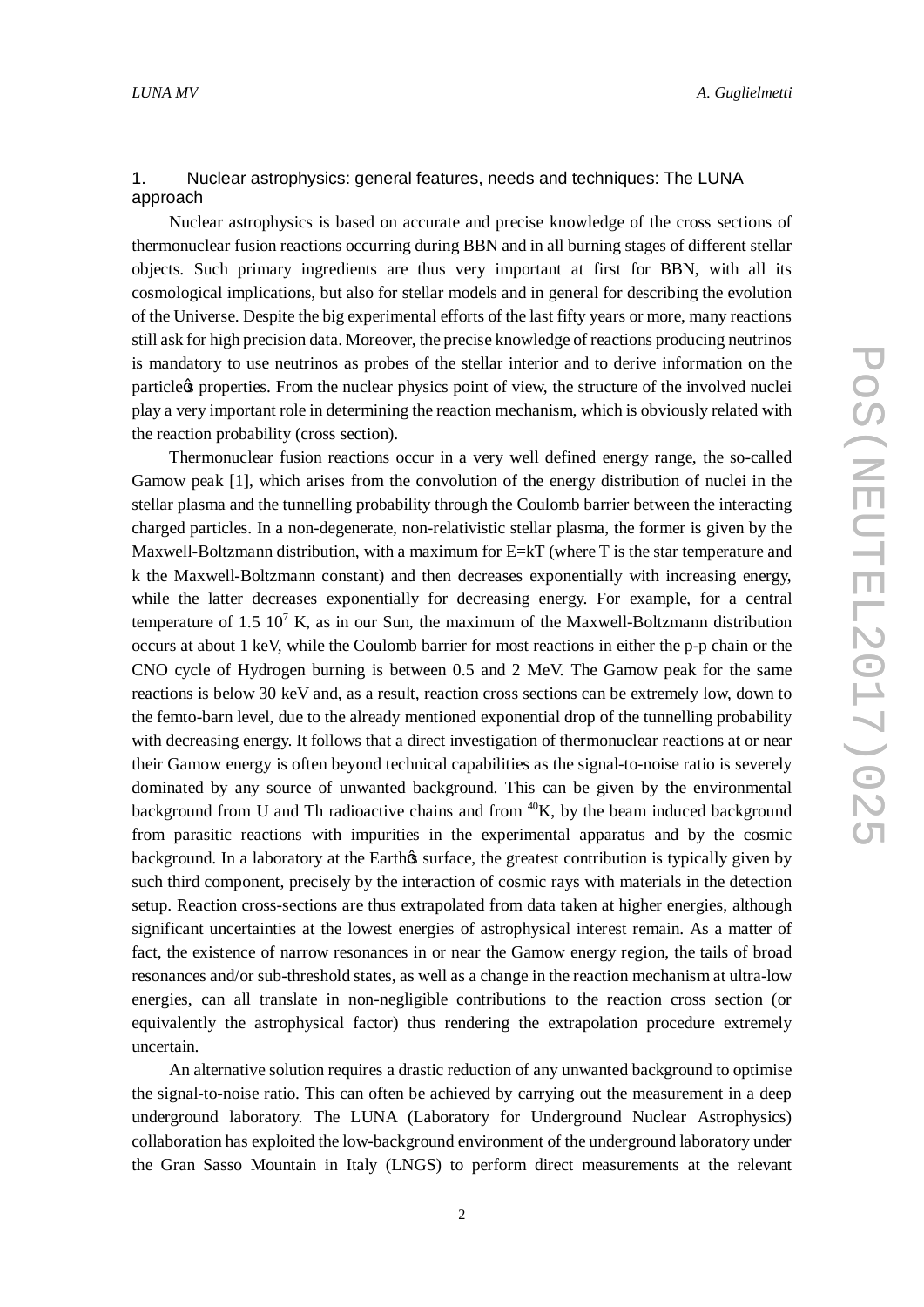astrophysical energies. The rock overburden of about 1400 m (3800 m water equivalent) reduces the muon component of the cosmic background by a factor of  $10<sup>6</sup>$ ; the neutron component by a factor of  $10<sup>3</sup>$ ; and the gamma component by a factor of 10 with respect to a laboratory on the Earth & surface. As a result, the gamma background above 3 MeV in an HPGe detector placed underground at LNGS is reduced by a factor of  $\sim$ 2500 with respect to the same detector placed over-ground. In addition, going underground enhances the effect of passive shielding used to reduce the contribution of low energy  $\ll$  MeV) gammas due to environmental radioactivity. Indeed, a passive shield can be built around the detector also in a laboratory at the Earthos surface. However, the shielding efficiency cannot be increased *ad libitum* by further adding more shield since the cosmic muons would interact with the added material, creating more background. This problem is of course dramatically reduced in an underground laboratory. Here, an extremely large thickness can be adopted with a consequent strong reduction of the environmental background. Finally, a factor 15 background suppression with respect to overground for the detection of 200 keV alpha particles with silicon detectors can be achieved [2].

The LUNA collaboration has installed two accelerators underground: a compact 50 kV  $\delta$ home-made machine [3] and a commercial 400 kV one [4]. Common features of the two are the intense beam current achievable, the long-term stability, and the precise energy determination. The first two features are essential to maximize the reaction rate, while the third one is important in view of the exponential energy dependence of the cross section. With the first machine, operating between 1992 and 2001, two key reactions of the p-p chain were studied at the solar Gamow peak energies and the screening effect, i.e. the lowering of the Coulomb barrier for a nucleus surrounded by electrons with respect to a bare one, was investigated. The 400 kV machine started operations in the year 2000 and is still operating: a few key reactions of the CNO, NeNa and MgAl cycles of Hydrogen burning, and of BBN were successfully measured with important astrophysical and cosmological consequences.

The most important results obtained by the LUNA collaboration with both machines are included in two reviews [5, 6] and in the topical issue dedicated to underground nuclear astrophysics and solar neutrinos [7]. Still, a few reactions are being or will be measured in the next 4-5 years. Nevertheless, the big step forward in the field will be given by the LUNA MV project.

#### 2. The LUNA MV project: scientific goals and present status

In 2018, the installation of a new, 3.5 MV, accelerator inside the Hall B of LNGS laboratory is expected. The project has been financed in the framework of the öProgetti Premialiö calls of the Italian Research Ministry (years 2011 and 2012) with a total budget of about 5.3 millions of euros. The machine will be able to provide intense beams of  $H^+$ ,  $^4He^+$ ,  $^{12}C^+$  e  $^{12}C^{++}$  in the energy range: 350 keV-3.5 MeV. Two different beam lines are foreseen, devoted to solid and gas target experiments, respectively. This will allow the preparation of the experimental setup on one beam line while running a measurement on the other beam line. The accelerator room will have 80 cm thick concrete walls and ceiling, working as neutron shielding. The maximum neutron flux just outside the shielding will be, on average, a factor of twenty smaller than the natural neutron background at LNGS: this will prevent any interference with all the other activities running at the Laboratory. A sketch of the experimental hall is given in Figure 1.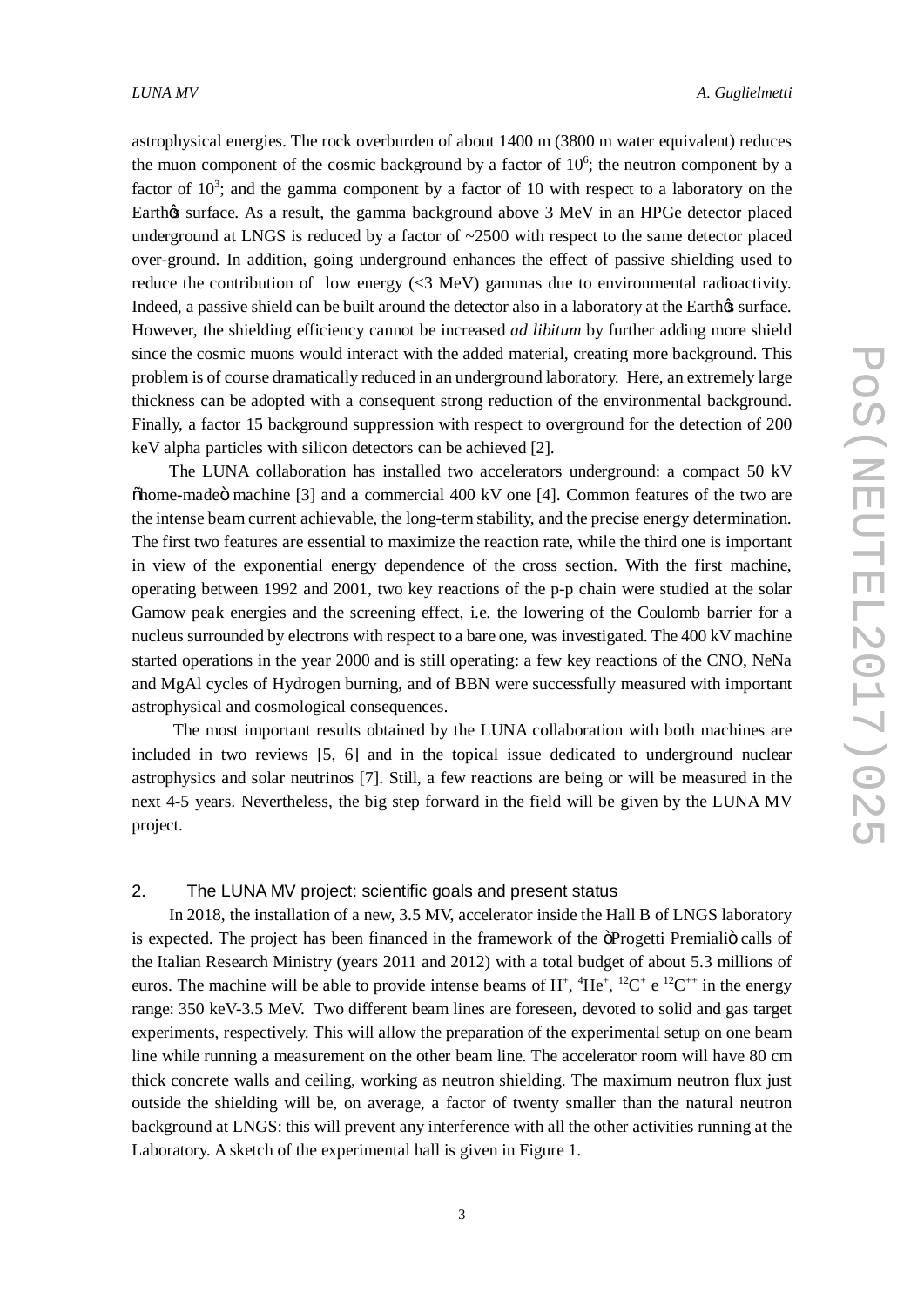

Figure 1: Sketch of the LUNA MV experimental hall

The program for the first five years of scientific activities has been outlined. At first the <sup>14</sup>N(p, $\gamma$ )<sup>15</sup>O reaction will be measured in a wide energy range. In fact, despite all the measurements performed on this reaction by different groups, the status of the art is still unsatisfactory: in particular, the ground state transition is affected by a large systematic uncertainty. The scientific interest is connected to the problem of the solar composition: the conflict between the helioseismology results and the predictions of the Standard Solar Model once the new value of the metal abundance (i.e. the amount of elements different from hydrogen and helium) that emerged from improved modeling of the solar photosphere are used. In the near future the first measurement of the CNO neutrinos from the Sun will be accomplished. At that moment, the carbon and nitrogen content of the Sun core will be obtained from the comparison between the measured CNO neutrino flux and the predicted one. As a matter of fact, the CNO neutrino flux depends linearly both on the <sup>14</sup>N(p, $\gamma$ )<sup>15</sup>O cross section and on the carbon and nitrogen abundance and it decreases by about 30% in going from the high to the low metallicity scenario. The <sup>14</sup>N(p, $\gamma$ )<sup>15</sup>O measurement will serve also as commissioning experiment for the LUNA MV facility, being the techniques to produce the targets and detect the gammas already well known by the LUNA collaboration.

The flagship reaction for the first five-year scientific program is the  ${}^{12}C+{}^{12}C$ . This is the fundamental reaction of the Carbon burning influencing the global chemical evolution of the Universe. In fact, the end of helium burning marks a branching point in stellar evolution. Lower mass stars will become stable, electron-degenerate white dwarfs, while higher mass stars will enter the quiescent carbon burning phase of their evolution. Therefore, this limit separates the progenitors of white dwarfs, novae and type Ia supernovae, from those of core-collapse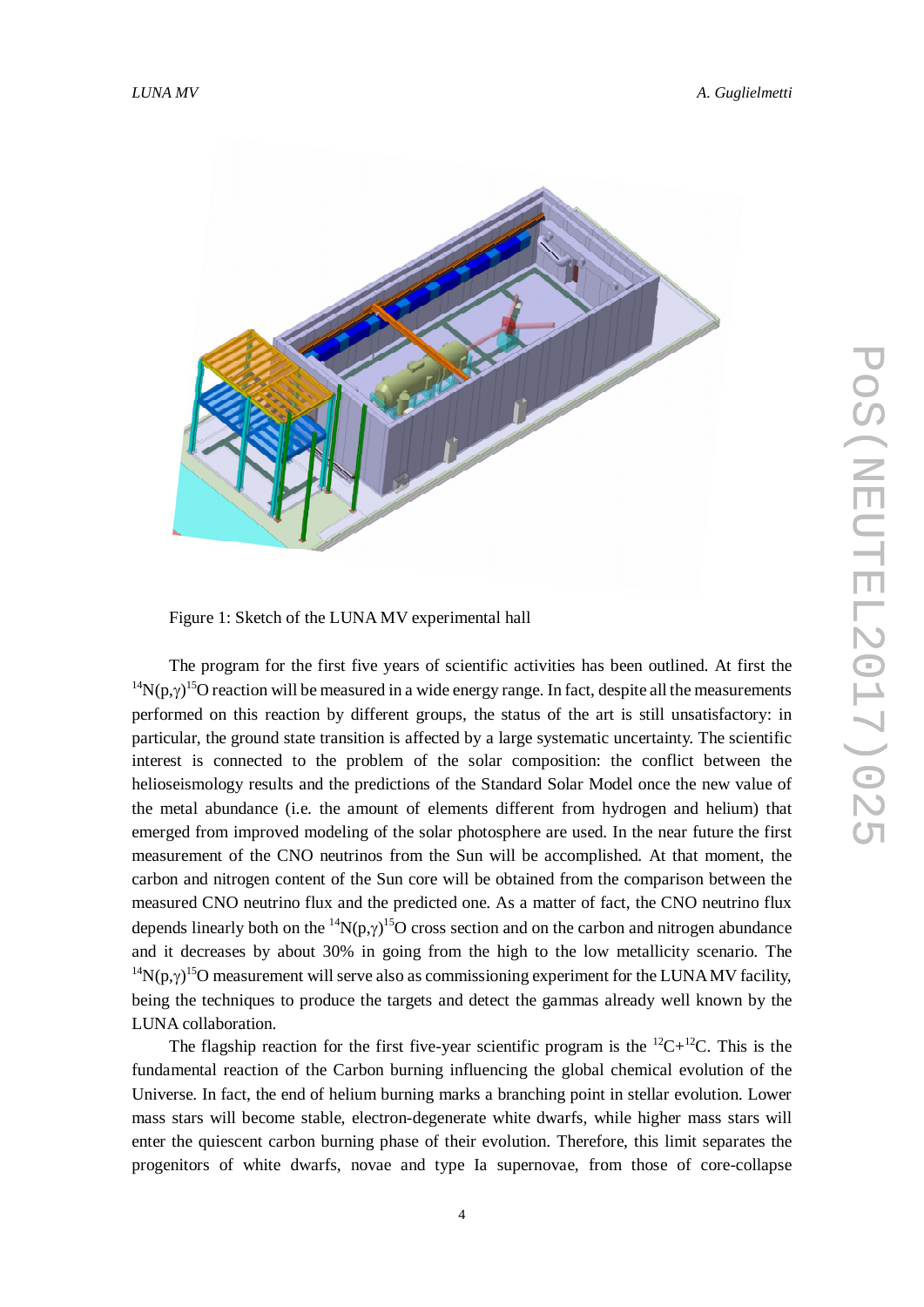supernovae, neutron stars, and stellar mass black holes. The rate of the  ${}^{12}C+{}^{12}C$  reaction, which is the trigger of the carbon burning, is a primary input to predict the behavior of a star at this branching point. Stellar models predict that quiescent carbon burning occurs for temperatures ranging between 0.5 and 1 GK, corresponding to center of mass energies between 0.9 and 3.4 MeV. However, the larger the  ${}^{12}C+{}^{12}C$  rate, the lower the temperature of the carbon burning. Consequently, also the duration of the C burning is modified by a variation of the  ${}^{12}C+{}^{12}C$  rate. Carbon burning influences the energy generation and nucleosynthesis of massive stars. Actually, the two main channels of this reaction release protons and  $\alpha$  particles in a rather hot environment, thus allowing a complex chain of reactions involving nuclei from C to Si. The  ${}^{12}C+{}^{12}C$  rate also affects the outcomes of type Ia supernovae which play a fundamental role in cosmology, allowing the measurements of distances and of the expansion rates of high redshift galaxies. In this context, energies as low as 0.7 MeV become relevant.

The  ${}^{12}C+{}^{12}C$  reaction, can proceed through different channels corresponding to the emission of a photon, a neutron, a proton, an  $\alpha$  particle or even two  $\alpha$  particles or a <sup>8</sup>Be nucleus. Of these channels, the two more relevant are the emission of protons and  $\alpha$  particles. The Q-value for proton emission is 2.24 MeV while that for  $\alpha$  emission is 4.62 MeV. The proton and alpha channels can be measured either by detecting the charged particles or by revealing the gamma decay of the first excited state to the ground state of the  $^{23}$ Na or  $^{20}$ Ne residual nuclei, respectively. The energy of the two photons are 440 keV for the proton channel and 1634 keV for the alpha channel. Obviously, the gamma measurement cannot take into account the  $\alpha_0$  and  $p_0$  (particles with the full energy which leave the residual nucleus in the ground state) as well as the contributions from high-energy states of the residual nuclei which de-excite directly to the ground state. Approximately, the decay of the first excited state to the ground state accounts for 50% of the total cross section. So far, many different experiments attempted to measure the  ${}^{12}C+{}^{12}C$ reaction using one of the two above described techniques or both. The lowest energy measured is 2.1 MeV [8]. The general structure is characterized by the presence of several resonances superimposed on a flat background. The lowest energy resonance observed  $(E = 2.14 \text{ MeV})$  has a quite clear signature in the alpha channel but is unresolved in the proton channel due to the large uncertainties of the data at these energies. Nevertheless, it is characterized by a relative large strength and its impact on the reaction rate is very relevant. The measurement of the  ${}^{12}C+{}^{12}C$ reaction is affected by beam induced as well as natural background issues. The former are primarily due to impurities in the carbon target, in particular H and <sup>2</sup>H because of their ease of forming bonds with carbon. These ions are also deposited on the surface of carbon targets from the vacuum rest gas during measurements. The latter affect the  $\gamma$ -ray spectrum and derive from naturally occurring sources, primarily ubiquitous natural radioisotopes. This background is negligible at higher energies, but becomes significant below 3.0 MeV. In the measurement of Spillane et al. [8], the HPGe detector was surrounded by a 15 cm thick lead shield allowing a reduction of the natural background by a factor of 400 near E= 1.6 MeV. At LUNA, a proper massive shielding of  $0.3 \text{ m}^3$  of copper and lead, surrounded by an anti-radon envelope of Plexiglas flushed with  $N_2$  gas allowed a background suppression of 5 orders of magnitude for rays below 2 MeV with respect to a background spectrum measured underground with no shielding [9]. Therefore, a deep underground measurement represents a unique possibility to reach the low energy domain of the  ${}^{12}C + {}^{12}C$  reaction. The advantage of an underground measurement is less evident in the case of particle detection, even if a recent measurement performed at the LUNA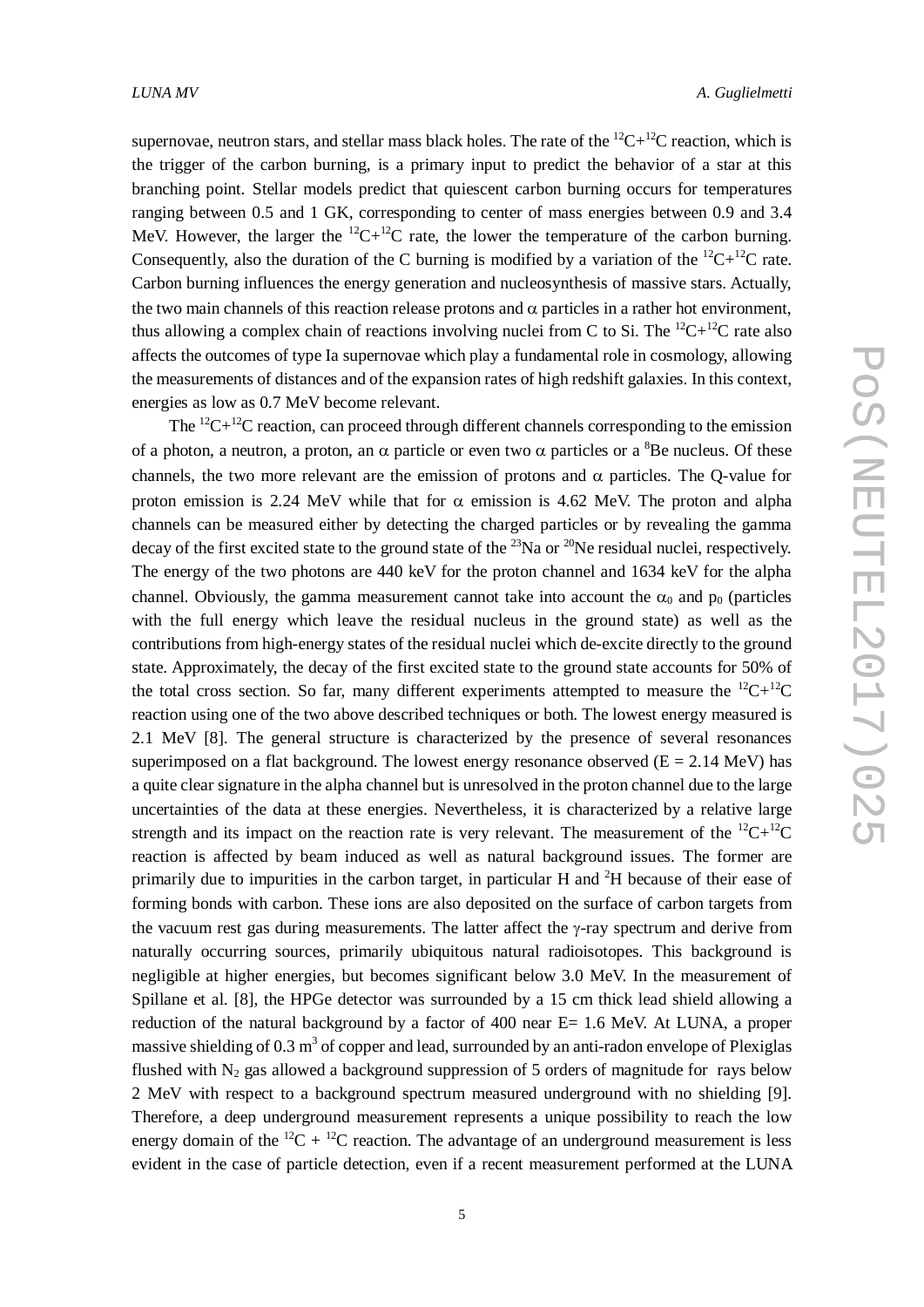400 kV accelerator proved that revealing low energy alpha particles is easier in a deep underground laboratory than overground [2]. At LUNA MV, The  $^{12}C$  beam (single or double charged depending on the energy) will impinge on a solid  $^{12}C$  target of natural composition with the as low as possible contamination due to hydrogen isotopes. Infinitely thick targets (e.g. 1 mm thick) are preferable since they enhance counting rates and are more resistant. As for the detection system, a high efficiency and ultra-low intrinsic background HPGe detector, as the one now in use at the LUNA 400 kV accelerator [5,6,7], placed at 0 degrees with respect to the beam direction complemented with four silicon detectors (or telescopes) at backward angles will allow the measurement of both the  $\gamma$ -rays and the particles (protons and alphas). A search for low energy resonances with an HPGe detector will benefit of the low  $\gamma$ -ray background obtainable with a massively shielded setup underground. The possibility of using also silicon detectors/telescopes will allow to obtain a full picture of the reaction at least at the higher energies where particle detection will be easier. The measurement is expected to last about 2.5 years, assuming to explore the center of mass energy region down to 1.7 and 1.9 MeV for the proton and alpha channel, respectively, with 5 keV spacing to search for resonances with width of about 10 keV.

Finally, the LUNA MV scientific program foresee the measurement of the so-called neutron source reactions,  ${}^{13}C(\alpha,n){}^{16}O$  and  ${}^{22}Ne(\alpha,n){}^{24}Me$ . These are fundamental for the nucleosynthesis of almost half of the heavy elements (A>60) through the slow neutron capture process (s-process). More specifically, the cosmic creation of roughly half of all elements heavier than iron, including metals, such as W and Pd, as well as rare earth, such as La and Nd, occurs in AGB stars thanks to the neutrons from <sup>13</sup>C( $\alpha$ ,n)<sup>16</sup>O. As a consequence, the accurate and precise (at the level of 10%) knowledge of the <sup>13</sup>C( $\alpha$ ,n)<sup>16</sup>O reaction is required at stellar temperatures in the range from 80 to 250 million K. The current experimental situation does not fulfil such a requirement. In particular, the <sup>13</sup>C( $\alpha$ ,n)<sup>16</sup>O reaction (Q = 2,216 MeV) has been studied over a wide energy range by several direct measurements (see e.g. [10]). Unfortunately, first of all there exist no data from direct measurements close to the energy of astrophysical interest because of the severe limitations imposed by the high neutron background in surface laboratories. Second, the lowest energy data are affected by uncertainties that are too large to constrain extrapolations of higher energy data to astrophysical energies. Finally, discrepancies exist between different data sets both in energy dependence and absolute values. LUNA will study <sup>13</sup>C( $\alpha$ ,n)<sup>16</sup>O in direct kinematics both with the 400 kV accelerator and then with the 3.5 MV one. This way it will be possible to cover a wide energy range, to address the issue of normalization discrepancies and to minimize overall statistical and systematic uncertainties, taking advantage of the 3 orders of magnitude suppression of the laboratory neutron background of LNGS. In the energy region of interest,  $E\alpha = 0.3$ -1.4 MeV neutrons are emitted with energies  $E_n = 2.0$ -3.5 MeV thus requiring moderation before detection. A likely geometry of the detector will consist of about 20  ${}^{3}$ He low activity tubes embedded in a moderating polyethylene matrix. From a realistic estimate of the signal and of the background it seems possible to access the center of mass energy region down to 230 keV.

The <sup>22</sup>Ne( $\alpha$ ,n)<sup>25</sup>Mg is the main source of neutrons in AGB stars of initial masses higher than roughly 4 solar masses. In such stars elements like Rb and Zr are formed. Also for AGB stars of lower initial masses (about 3 solar masses), where the <sup>13</sup>C( $\alpha$ ,n)<sup>16</sup>O reaction is the main neutron source, it has been shown that the <sup>22</sup>Ne( $\alpha$ ,n)<sup>25</sup>Mg neutron burst impacts the abundances of almost 200 nuclei [11]. Finally, the <sup>22</sup>Ne( $\alpha$ ,n)<sup>25</sup>Mg reaction is also the main neutron source for the s-